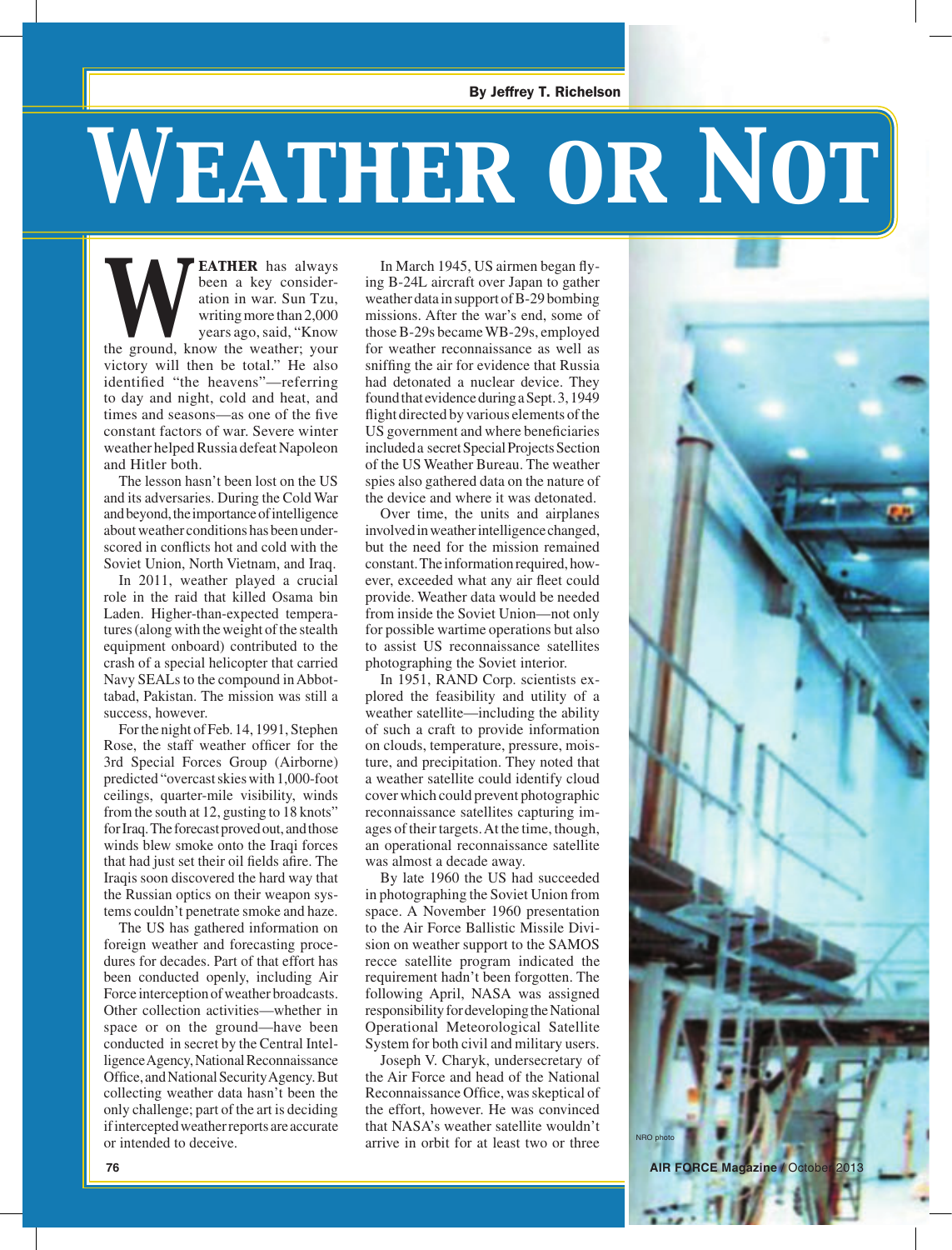Strategists have always known that the<br>ability to predict the weather may mean<br>winning—or losing—the battle. ability to predict the weather may mean winning—or losing—the battle.

> *A Hexagon photo reconnaissance satellite. Accurate weather prediction was critical to the Hexagon program's success.*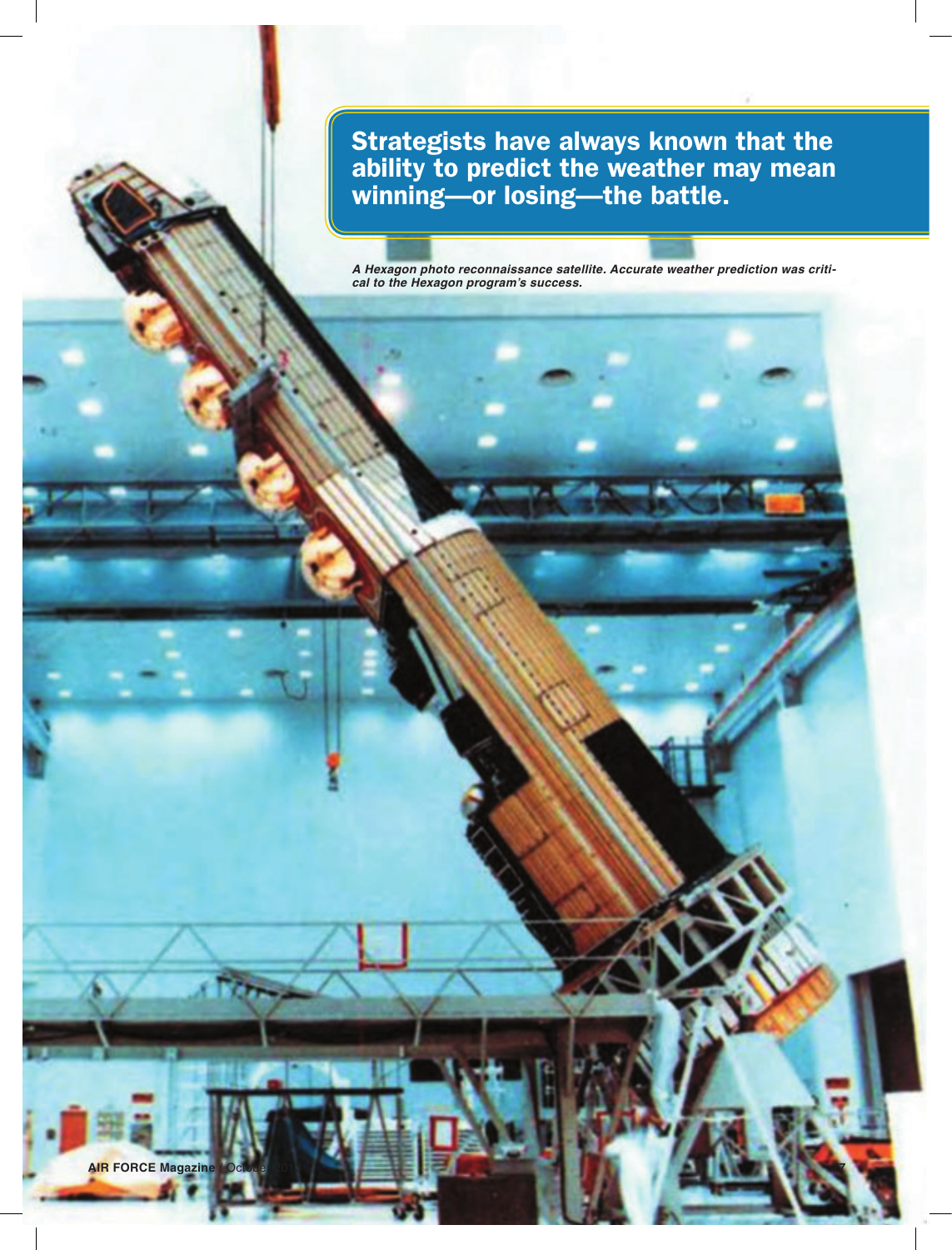years, during which time opportunities to photograph Soviet ICBM sites under construction could be lost. In May 1961, he received and approved a proposal for a separate weather satellite. The program, managed by Air Force Lt. Col. Thomas O. Haig, would be known by a variety of designations during its classified existence—including Program II, P-35, Program 417 (shortly after Aug. 23, 1962), the Defense Systems Application Program—and finally as the Defense Meteorological Satellite Program (DMSP).

After one failure, the NRO/Air Force satellite—a 100-pound, spin-stabilized, weather-sensing craft—arrived in a 391 by-539-mile orbit in August 1962. Its sensors captured video images of cloud cover with about one-mile resolution, transmitted to ground stations at Vandenberg AFB, Calif., and New Boston, N.H. By December, 3,820 useable pictures were received and incorporated into the daily forecasts produced by the Air Force's Global Weather Central—"in direct support of satellite reconnaissance activities," according to a late 1962 NRO assessment. An NRO history of the KH-9/ Hexagon program (1971 to 1984) noted the importance of cloud-free imagery to the success of each KH-9 mission and the "accuracy of weather forecasts was critical to Hexagon success."

## **Saving Apollo 11**

In addition to providing weather imagery in support of intelligence and military operations, the secret satellites would play a key role in the very public Apollo program of moon exploration. Weather reconnaissance helped prevent what would have been a huge disaster: the loss of the Apollo 11 crew after its July 1969 success in the first moon landing.

Capt. Hank Brandli was working at Hickam AFB, Hawaii, as a specialist in weather tracking and prediction, employing data from Program 417 satellites to support the Corona reconnaissance satellite program. In mid-July, Brandli was examining classified weather satellite photos that showed that Neil Armstrong and fellow astronauts Buzz Aldrin and Michael Collins were scheduled to splash down right in the midst of violent thunderstorms with powerful high-altitude winds. Brandli has recalled that the storm "would have ripped their parachutes to shreds" and that "without parachutes, they'd have crashed into the ocean with a force that would have killed them instantly."

The secrecy attached to the program limited Brandli's ability to tell others of the danger facing the Apollo 11 crew. But

ultimately, he was able to convince  $\frac{8}{5}$ the right people of the problem, which eventually led NASA and the Navy to alter Apollo 11's reentry and splashdown profile. Rerouting the entire carrier task force that would recover the re-entry capsule to the new splashdown site saved the astronauts' lives.

NASA photo

The satellites developed under Haig's direction—and their successors—are the most advanced method of weather collection, but the practice of monitoring foreign weather forecasting procedures and intercepting foreign—particularly Soviet Bloc—weather reports did not abate. One early example of intelligence interest in foreign prediction methods is a 1953 CIA information report, classified "Secret/Control—US Officials Only" and titled "Weather Forecasting in China." The report focused on a new forecasting method and its success in predicting the weather for different future time periods.

But more important than understanding how foreign nations produced forecasts was gathering raw data on foreign weather, and satellite data collection was not enough.  $\frac{5}{6}$ During the Vietnam War, the chief of US  $\frac{1}{8}$ air operations, Gen. William W. Momyer, while declaring the NRO's weather satellites to be "the greatest innovation of the war," still needed to rely on additional methods of weather data collection. Such methods—including the monitoring of weather broadcasts—could provide even more timely data on very small areas necessary to support combat operations.

In June 1956, William M. McMurray, a staff member of the US Weather Bureau, had reported—in an unclassified publication—on the intercept of Soviet weather reports. He noted that the majority of reports from the Soviet Union were received by radio teletypewriter via a multiple relay system. He also explained that the availability of the intercept teletypewriter source was made possible "through the cooperation of ... US Air Force installations in Germany, Japan, and Arabia and a similar intercept station in Alaska operated by the Civil Aeronautics Administration."

The overt nature of some of the weather intercept activity was evident almost three decades later when the Air Weather Service issued a 73-page unclassified regulation, Global Weather Intercepts. It identified 11 different intercept stations



**78 AIR FORCE Magazine** / October 2013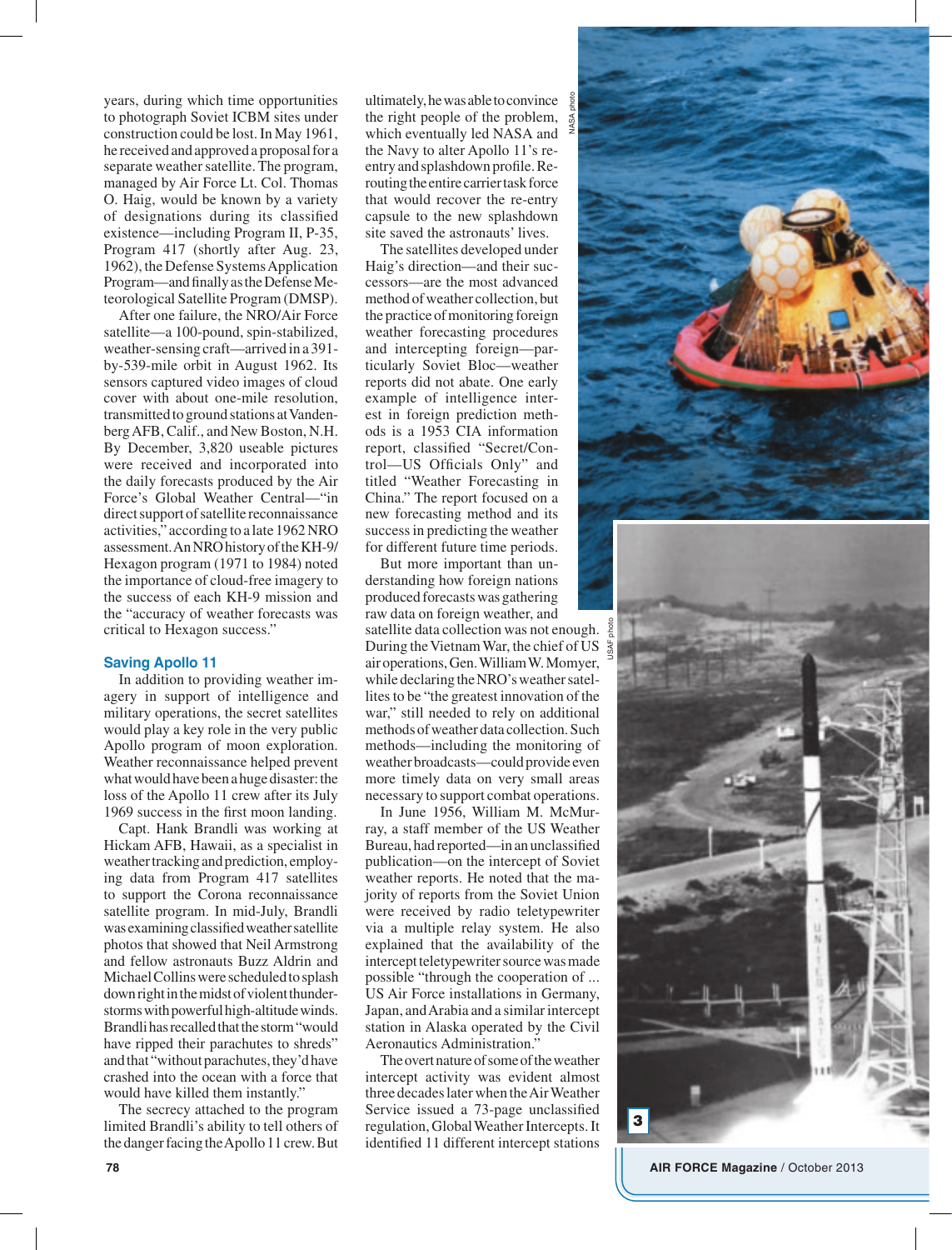

*|1| The Apollo 11 crew and a Navy diver await pickup after splashdown. Accurate weather prediction likely saved the lives of the astronauts. |2| A screenshot from the Soviet daily news program "Vremya." The Soviets intentionally broadcast inaccurate weather information to confuse adversaries. |3| The first launch of a Defense Meteorological Satellite Program satellite. This launch, in May 1962, failed, but the next one, in August, succeeded.*

distributed across the planet. In addition, there was a 46-page section listing the frequencies and types (radio teletype, fax, continuous wave) of weather broadcasts from sites from Addis Ababa in Ethiopia to Yakutsk in the Soviet Union. On that list were 27 separate sites in China and the Soviet Union whose weather broadcasts (often involving multiple frequencies) were of interest to the Air Force. Special interest in the Soviet Union and China was indicated by a requirement for more detailed reporting. While there was a general requirement for acquisition of surface weather data covering 62-mile segments every three hours, the regulation specified that surface weather data from Russia and China be collected every hour for 19-mile segments.

But overt Air Force weather intercept stations weren't the only source of weather data. Some of the National Security Agency's clandestine collection operations were directed toward providing weather data. In 1958, a secret article in the NSA *Technical Journal* noted that a weather unit had been included in the communications intelligence effort since the early months of World War II and followed with a brief discussion of the "NSA Weather Unit." Some of it is still classified 55 years later.

It reported that, while the civilian weather services of all nations maintain special channels solely for the transmission of meteorological data, military services—particularly major commands—"have special channels set apart for the dissemination of weather data." In addition, they "may, and very often do, employ other nets (operational, administrative, etc.) for the same purpose." While the stations designated for



**AIR FORCE Magazine** / October 2013 **79**

Air Force monitoring employed a universal system of identifying themselves, the article noted that "on internal weather networks of some countries unique methods are employed." Those methods could include encryption of the data and the weather station location—making them a subject for NSA collection.

The NRO history of Hexagon stated that broadcasts from Soviet weather stations "were intercepted by Sigint [signal intelligence] collection means" and relayed to the Air Force's Global Weather Central.

## **Keeping It to Ourselves**

From the mid-1960s into the first years of the next decade, NSA was keenly interested in North Vietnam's weather. During that period, the author of another article in the NSA *Technical Journal* wrote that "precise knowledge of the actual surface weather conditions existing at stations throughout North Vietnam is of utmost importance in the conduct of offensive operations." Not only did NSA's weather intercept operations target reporting of surface weather conditions, they also sought data on the three-dimensional distribution of atmospheric conditions in the troposphere—where clouds, other weather, and combat aircraft could be found. It was challenging to find and validate these data.

The value of keeping accurate weather data out of the wrong hands is understood by both the US and its adversaries. In December 1990, in the midst of Operation Desert Shield, the Naval Technical Intelligence Center (subsequently absorbed into the Office of Naval Intelligence) produced a secret report: Meteorological Satellites and the Iraq Crisis. The report, released with substantial redactions, characterized Iraq's need for meteorological data, particularly that provided by the US National Oceanic and Atmospheric Administration satellites, as "very urgent" and concluded that "if access to the US information is terminated, Iraq's meteorological support [deleted, but probably "to its military"] should be downgraded."

During the Cold War and the war in Vietnam other nations tried to block the US from accumulating accurate weather data. In his 1983 portrait of Russia, journalist David K. Shipler said that "even the weather is considered a security item with military implications," and that it wasn't until the late '70s that Soviet newspapers began publishing